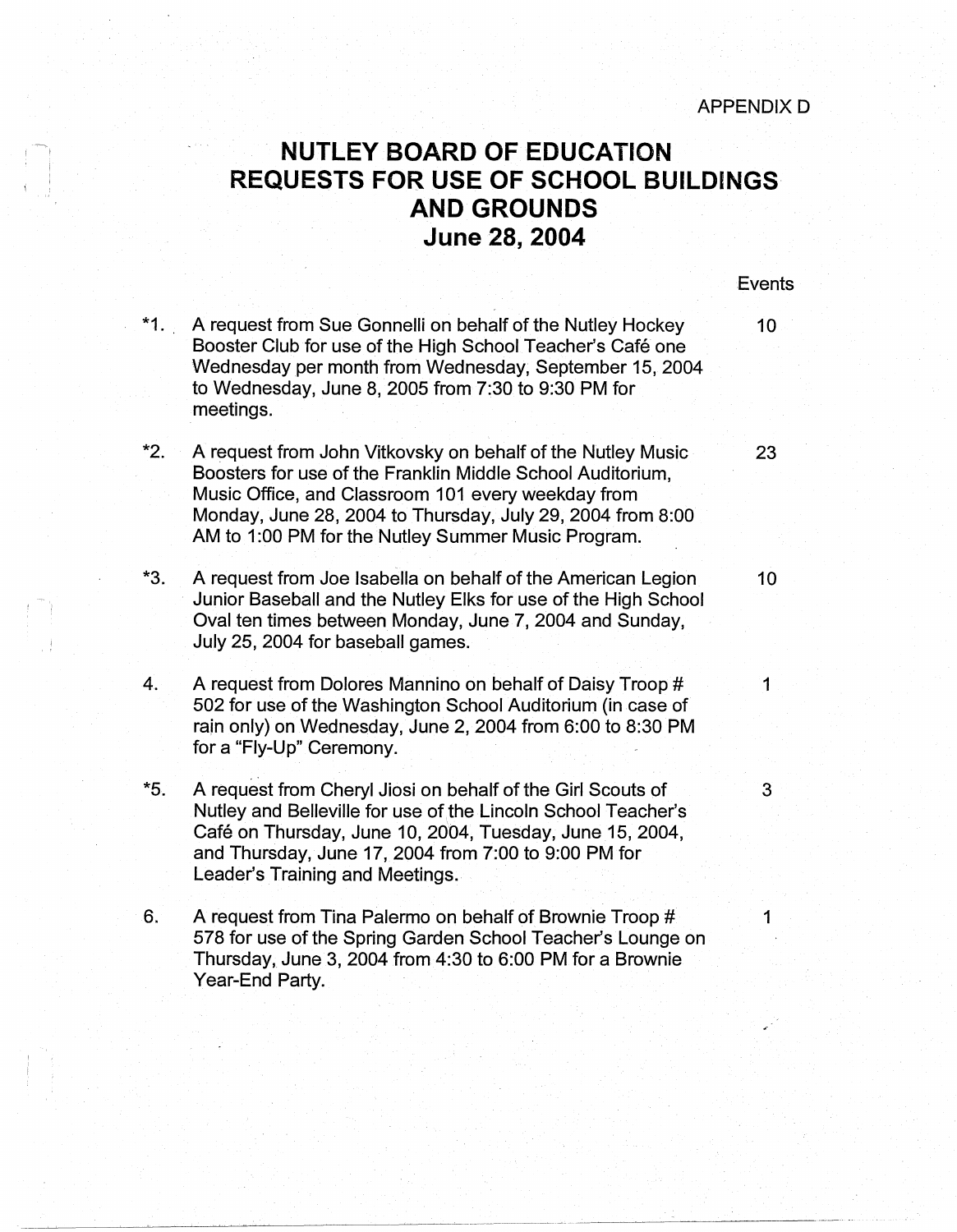| $*7$   | A request from Tina Palermo on behalf of Brownie Troop #<br>578 for use of the Spring Garden School Art Room two<br>Fridays per month from Friday, September 24, 2004 to Friday,<br>June 3, 2005 from 3:30 to 4:30 PM for Troop Meetings.                                                                                                   | 17 <sub>1</sub> |
|--------|---------------------------------------------------------------------------------------------------------------------------------------------------------------------------------------------------------------------------------------------------------------------------------------------------------------------------------------------|-----------------|
| 8.     | A request from Frank Penna on behalf of Nutley Ice Hockey<br>for use of the High School Cafeteria on Wednesday, June 9,<br>2004 from 7:30 to 9:30 PM for a meeting.                                                                                                                                                                         |                 |
| 9.     | A request from Elaine Tanimuria on behalf of the Radcliffe<br>School PTO for use of the Radcliffe School Library on<br>Monday, June 7, 2004 from 7:30 to 9:00 PM for a $6th$ Grade<br>Committee Meeting for the 2004 - 2005 school year.                                                                                                    | 1               |
| 10.    | A request from Rich Fitter for use of the Nutley High School<br>Auditorium on Saturday, August 21, 2004 from 10:00 AM to<br>10:00 PM for a bodybuilding contest.                                                                                                                                                                            |                 |
| 11.    | A request from Chris Osieja for use of the Yantacaw School<br>Library on Tuesday, June 8, 2004 from 7:00 to 9:00 PM for an<br>Academic Booster Club meeting.                                                                                                                                                                                | 1               |
| $*12.$ | A request from Adam Jernick for use of the High School Oval<br>on nine evenings and two Saturdays between Tuesday, June<br>8, 2004 and Saturday, July 10, 2004 from 5:45 to 8:30 PM in<br>the evening, and 11:00 AM to 1:30 PM on Saturdays.                                                                                                | 11              |
| $*13.$ | A request from Taheera Allen of Dancers in Motion, L.L.C. for<br>use of the Nutley High School Auditorium on Tuesday, June<br>15, 2004 from 4:00 to 9:00 PM for a dance rehearsal, and<br>Friday, June 18, 2004 from 5:00 to 9:00 PM for a dance<br>recital, and to amend their hours on Saturday, June 19, 2004<br>to 12 Noon to 10:00 PM. | $\overline{2}$  |
| $*14.$ | A request from Mr. Ralph Foglia on behalf of the Cerbo Youth<br>Baseball League for use of the Nutley High School Oval on<br>Tuesday, June 29, 2004 and Thursday, July 8, 2004 from 6:00<br>to 8:00 PM for baseball games.                                                                                                                  | $\overline{2}$  |
| 15     | A request from Debbie Abbaleo on behalf of the Nutley Parks<br>& Recreation Senior League for use of the Oval on Friday,<br>June 25, 2004 from 6:00 to 9:00 PM for a championship<br>game.                                                                                                                                                  |                 |
|        |                                                                                                                                                                                                                                                                                                                                             |                 |

---------~·~~~~~--~---·---~----~---------- ------ - - --------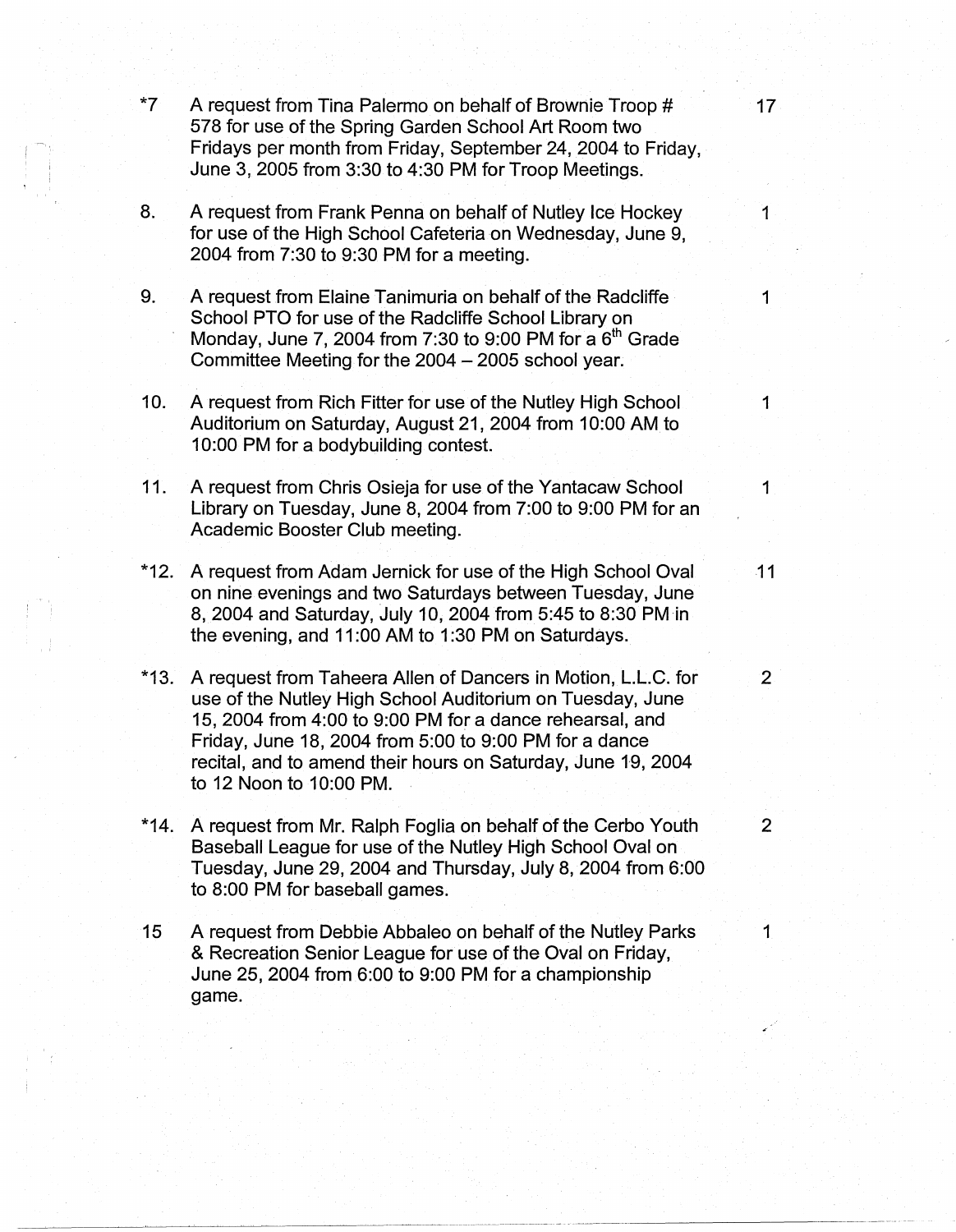| $*16.$ | A request from Chris Osieja on behalf of the Academic<br>Booster Club for use of Room # 206 at Franklin Middle School<br>from Monday, June 28, 2004 to Friday, July 23, 2004 from<br>8:00 AM to 12:00 Noon for a Computer Class.                                                                                                                                                            | 19  |
|--------|---------------------------------------------------------------------------------------------------------------------------------------------------------------------------------------------------------------------------------------------------------------------------------------------------------------------------------------------------------------------------------------------|-----|
| 17.    | A request from Mayor Joanne Cocchiola's office for use of the<br>High School Oval, refreshment stand and electricity, and the<br>Franklin Middle School rest rooms on Sunday, July 4, 2004<br>from 4:00 to 11:00 PM for the Independence Day<br>Celebrations.                                                                                                                               | 1   |
| 18.    | A request from Debbie Abbaleo on behalf of Nutley Parks &<br>Recreation for use of the Oval on Monday, July 19, 2004 from<br>5:30 to 8:00 PM for a baseball game.                                                                                                                                                                                                                           |     |
| $*19.$ | A request from Sgt. Steven Rogers on behalf of the Sea<br>Cadet Corps for use of the Franklin Middle School Cafeteria<br>every Monday evening from Monday, September 13, 2004 to<br>Monday June 20, 2005 from 7:00 to 9:00 PM for meetings.                                                                                                                                                 | 35  |
| *20.   | A request from Roxanne Testa on behalf of Brownie Troop #<br>1277 for use of the Washington School Cafeteria two Fridays<br>per month from Friday, October 1, 2004 to Friday, June 10,<br>2005 from 3:30 to 4:30 PM for meetings.                                                                                                                                                           | 17  |
| $*21.$ | A request from Jeanette Padilla on behalf of Girl Scout Troop<br>#837 for use of the Lincoln School Cafeteria two Fridays per<br>month from Friday, September 17, 2004 to Friday, June 10,<br>2005 from 6:00 to 7:00 PM for meetings.                                                                                                                                                       | 18  |
| *22.   | A request from Diane Ross on behalf of Juniors Troop #307<br>for use of Classroom #105 at Radcliffe School two Fridays<br>per month from Friday, September 10, 2004 to Friday, June<br>10, 2005 from 7:00 to 8:30 PM for meetings.                                                                                                                                                          | 18  |
| $*23.$ | A request from Betsy Tiene on behalf of the PT Council for<br>use of the Washington School Library on Thursday,<br>September 30, 2004, the Lincoln School Teacher's Room on<br>Thursday, January 13, 2005, the Yantacaw School Teacher's<br>Café on Thursday, March 24, 2005 and the Radcliffe School<br>Library on Thursday, May 26, 2005 from 7:00 to 9:00 PM for<br>PT Council Meetings. | 4   |
|        | Total use of school property represented by the above                                                                                                                                                                                                                                                                                                                                       | 198 |

------·-··--···- ----------------------~